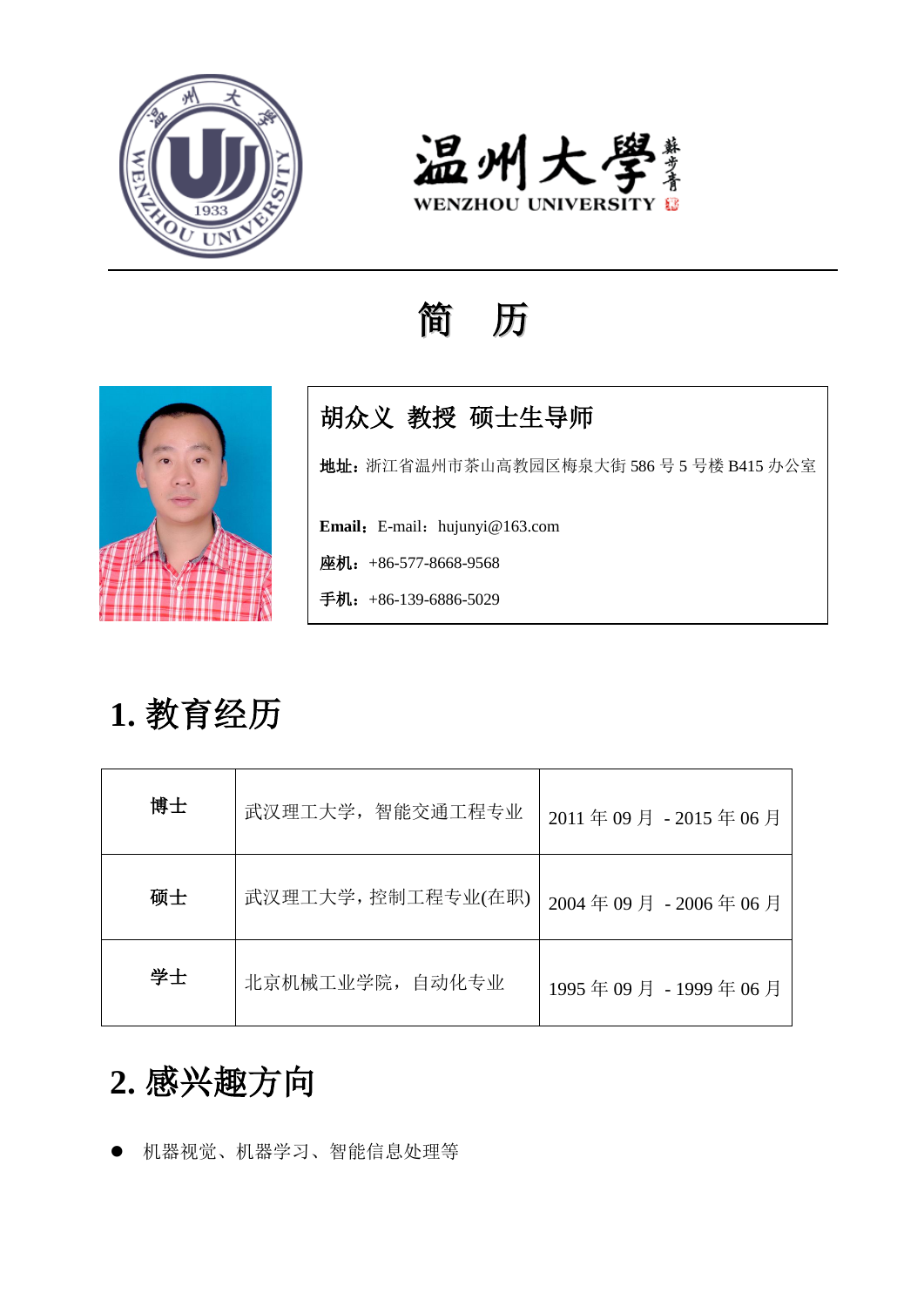



**3.** 社会兼职

#### IEEE SENIOR MEMBER

中国计算机学会高级会员 中国自动化学会青年工作委员会委员 中国人工智能学会智能交通专业委员会委员 中国人工智能学会智能空天专业委员会委员 《Software Engineering》学报编辑 IEEE Transactions on Cognitive and Developmental Systems 审稿人 International Journal of Modelling, Identification and Control 审稿人

### **4.** 工作经历

- $2011$  年 09 月 ■ *副所长(负责人)/ 副教授,* 温州大学智能信息系统研究所
- 2014年12月 2015年11月
	- 副主任(挂职), 温州市人民政府办公室电子政务中心
- 2012年12月 -2013年06月
	- 访问学者,美国北卡罗来纳大学教堂山分校
- 2009年09月 2011年08月
	- *副教授,* 温州大学计算机科学与技术学院
- 2006年09月 2009年08月
	- *讲师,*温州大学计算机科学与技术学院
- 2004年07月 2006年08月
	- 讲师, 温州大学城市学院
- 2001年09月 2004年06月
	- *助教,* 温州大学信息科学与工程学院, 讲师
- 1999 年 09 月 2001 年 08 月
	- *程序设计师,*中国农业银行温州市分行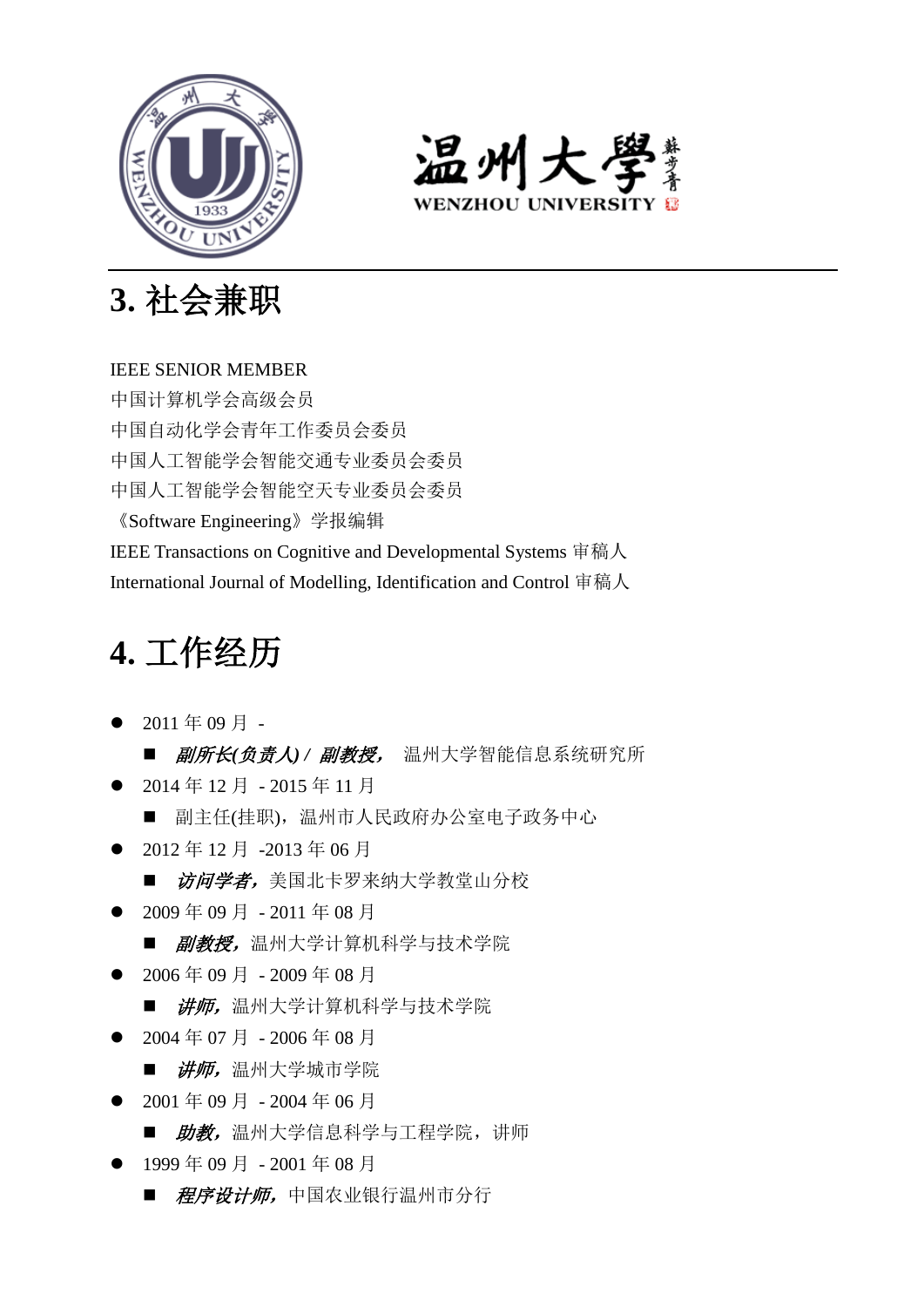



- **5.** 教学成果
- *胡众义,*朱晓申,李益明,潘利华. WebCT 英语听说训练与课程交互学习平台. 温州大 学第七届自制多媒体教育软件评比. 三等奖, 温州大学,2008.03*.*
- 【指导师】胡众义等. 健康宝宝成长记录. 第二届浙江省大学生电子商务竞赛. 二等 奖,浙江省教育厅, 2008.12.
- 【指导师】胡众义. 基于个性推荐算法的网上书店设计与实现. 三等奖, 浙江省大学生 科技竞赛委员会, 2009.12.
- 【指导师】黄辉, 胡众义, 非接触电梯按钮, 三等奖, 小程序大赛 (华东区), 2020.08.
- 【指导师】黄辉, 胡众义. 智慧社区. 二等奖, 浙江省第十二届挑战杯, 2020.08.

### **6.** 基金**/**项目

- 基于多中心多模态的阿尔茨海默病早期诊断方法研究(LD21F020001). 浙江省自然科 学基金重大项目. ¥1,000,000. 2021 年 01 月-2023 年 12 月. 在研**.** 主持*.*
- 基于多模态条件生成对抗网络的意识障碍神经环路机研究(ZY2019020). 温州市重大 科技创新攻关医疗卫生项目. ¥400,000. 2020 年 01 月-2022 年 12 月. 在研**.** 主持*.*
- 内河船舶智能检测与跟踪技术研究(LZ20F020004). 浙江省自然科学基金重点项目. ¥300,000. 2020 年 01 月–2023 年 12 月. 在研**.** 参与 2/7
- 人工智能应用技术师资培训基地建设(201901051047). 教育部高教司. 在研**.** 主持*.*
- 基于多模态深度分支融合网络的意识障碍致病机理研究及精准诊断应用(U1809209). 国家自然科学基金浙江省两化融合联合重点支持项目. ¥2,070,000. 2019年01月–2022 年 12 月. 在研**(**课题负责人**)**. 参与 *2/10*.
- 乳腺组织病理图像自动分析研究(61702376). 国家自然科学基金青年项目. ¥. 2018 年 01 月–2021 年 12 月. 在研. 参与 *5/8*.
- 基于图像复原和运动估计的公路交通视频去雾算法研究(No. LZ15F030002). 浙江省自 然科学基金重点项目. ¥300,000. 2015 年 01 月–2018 年 12 月. 结题**.** 主持.
- *有损压缩视频图像的去雾算法研究(No. LY12F02015)*. 浙江省自然科学基金一般项目. ¥80,000. 2012 年 01 月–2013 年 12 月. 结题. 主持.
- *织物起球等级评价系统*. ¥120,000. 温州市质量技术检测院项目. 2012 年 01 月-2013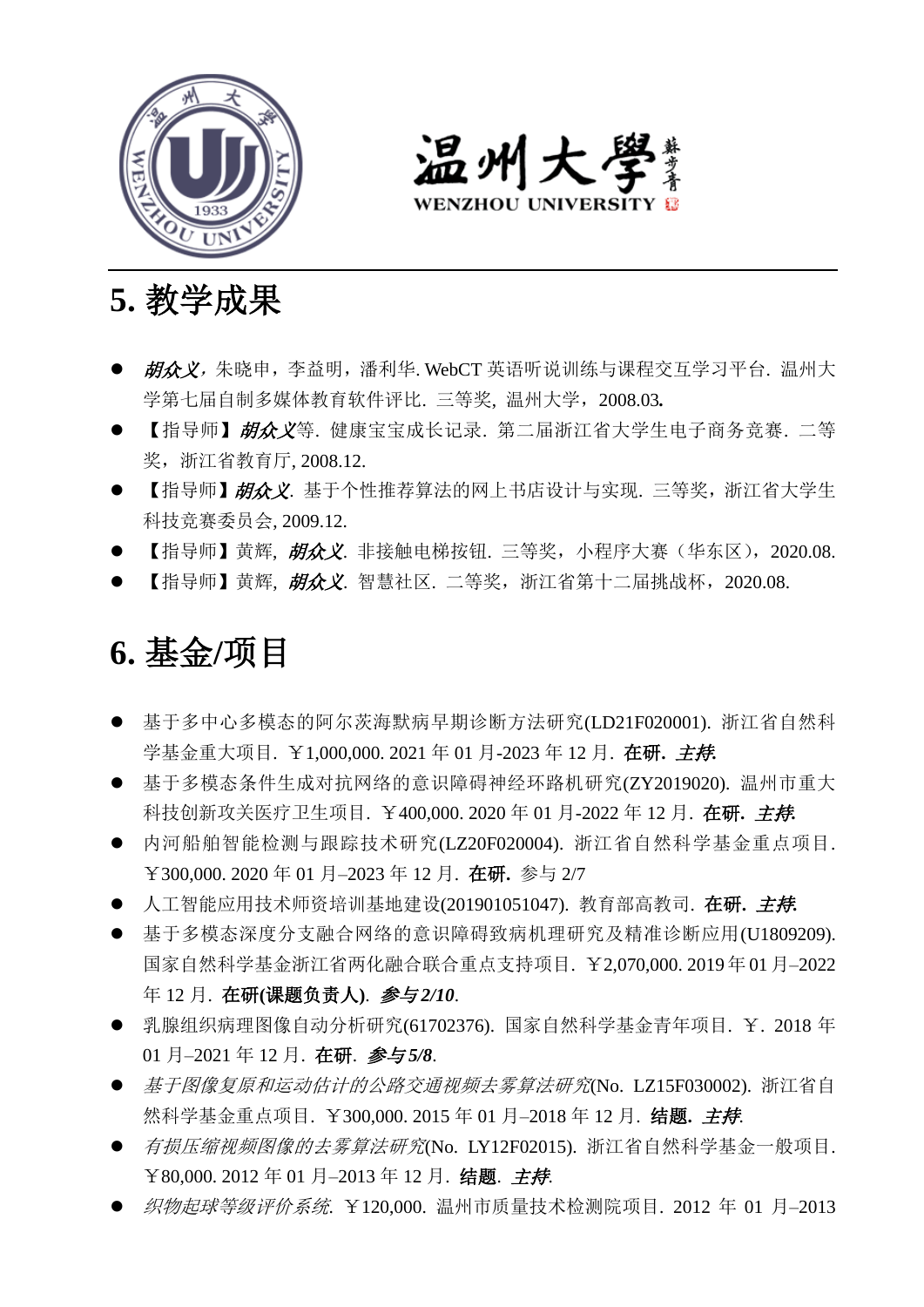



年 12 月. 结题. 主持.

- **基于光学显微成像的电线电缆绝缘参数自动检测系统(No. G20100230)**. 温州市科技计 划项目. ¥150,000, 2010年 01 月-2012年 12 月. 结题. *主持*.
- *婴幼儿成长信息服务平台*. 温州市信息办重点项目. ¥200,000. 2010 年 09 月-2011 年 09 月*.* 结题. 主持.
- *OAP2* 教学模式下信管专业创新人才培养的研究与实践(No. 09jg18)*.* 温州大学教改项 目. ¥5,000. 2009 年 07 月–2011 年 07 月. 结题. 主持.
- 面向中小学可交互的多角色辅助教学动漫开发(No. G2006092)*.* 温州市科技计划项目. ¥70,000. 2007 年 01 月–2008 年 12 月. 结题. 主持.
- 基于网格的中小学信息技术教学系统研究开发(No. G2005046)*.* 温州市科技计划项目. ¥70,000, 2006年 01 月-2007年 12 月. 结题. *主持*.
- 基于压缩感知的微光视频技术研究(LY16F020022). 浙江省自然科学基金一般项目. ¥90,000. 2016 年 01 月–2018 年 12 月*.* 在研. 参与 *2/7*.
- 多源多模态医学数据挖掘及其在阿尔茨海默病诊断中的应用(LY14F020035). 浙江省自 然科学基金一般项目. ¥90,000. 2014 年 01 月–2016 年 12 月*.* 结题. 参与 *5/7*.
- 面向电子巡航的内河视频智能分析算法研究(51279152). 国家自然科学基金面上项目. ¥740,000. 2012 年 01 月–2015 年 12 月*.* 结题. 参与 *5/9*.
- 用于微机电*系统 CAM 的三维表面演化算法研究(LY12F02014)*. 浙江省自然科学基金一 般项目. ¥90,000. 2012 年 01 月–2014 年 12 月*.* 结题. 参与 *2/5*.
- **基于 SSL/TLS 嵌入式中小企业低成本安全 VPN 网关的研发(G20090103)** 温州市科技计 划项目. ¥150,000. 2008 年 12 月–2010 年 07 月*.* 结题. 参与 *2/5*.
- 温州医药商业企业信息化系统的开发应用(G2006002) 温州市科技计划项目. ¥200,000. 2006 年 04 月–2007 年 10 月*.* 结题. 参与 *3/6*.
- *在线益智娱乐平台*. 温州市信息办项目. ¥449,000. 2006年 01月-2007年 07月. 结题. 参与.
- 基于 *MSN* 和 *WebCT* 网络平台的大学英语听说课教学创新与实践(SC63). 浙江省教育科 学规划项目. ¥5,000. 2006 年 06 月–2008 年 06 月*.* 结题. 参与.
- 准确测量脑部纵向变化的四维图象一致性分割算法研究(Y104592). 浙江省自然科学基 金一般项目. ¥50,000. 2004 年 01 月–2005 年 12 月*.* 结题. 参与.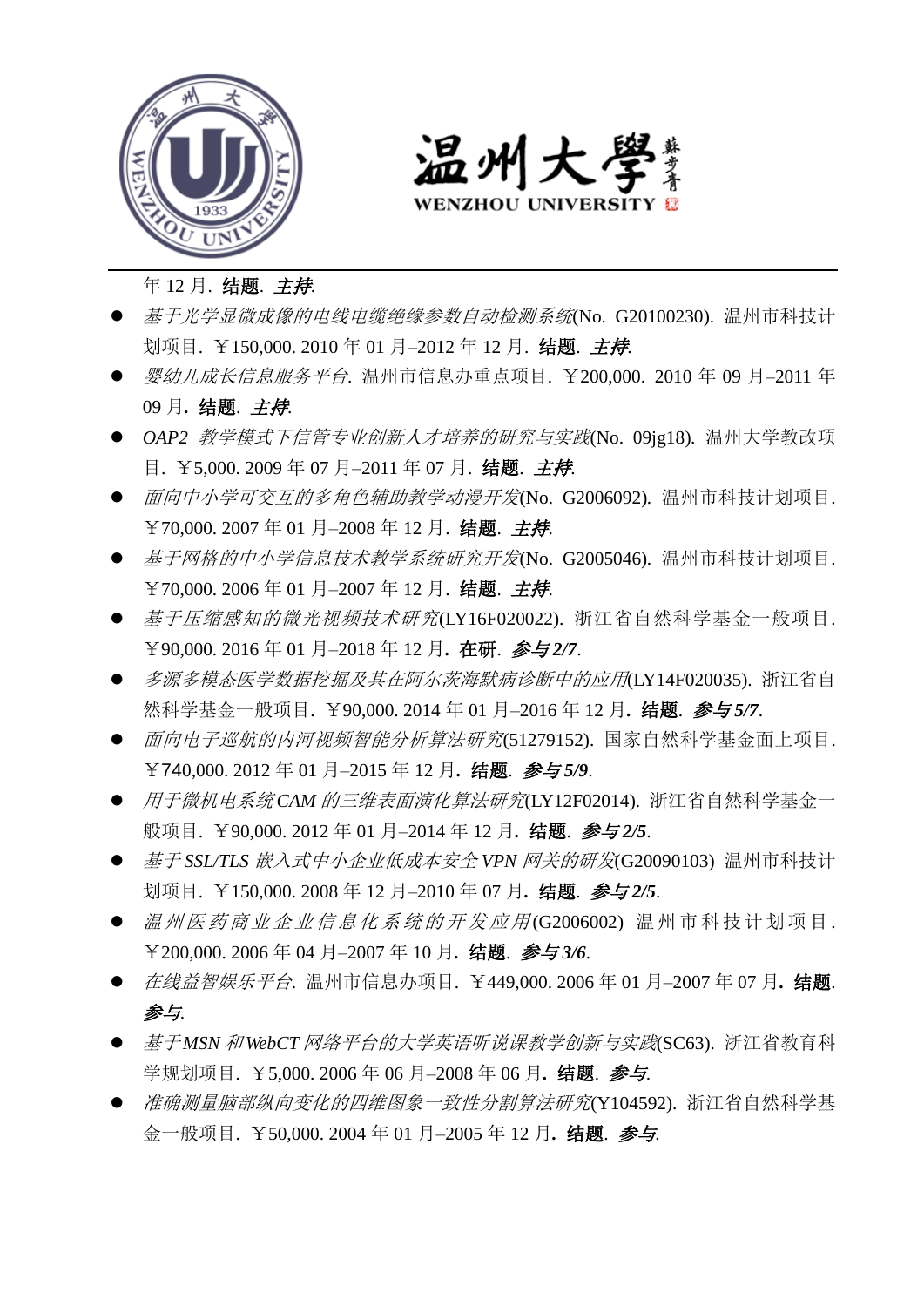

温州大學 **WENZHOU UNIVERSIT** 

**7.** 专利

- 胡众义,吴奇,肖磊,胡明哲. 基于改进的 3D CNN 网络的阿尔茨海默病分类方法[P]. CN111738363B,2020-12-25.
- 胡众义.罗珍珍.肖磊. 一种面向癫痫患者脑电信号的时频图像分类方法[P]. CN111598003A,2020-08-28.
- 胡众 义 . 吴 奇 . 王 勤 湧 . 一 种 非 接 触 电 梯 按 键 及 电 梯 呼 梯 方 法 IPI. CN111517191A,2020-08-11.
- *胡众义*,邹绵璐,陈昌足,吴奇. 一种基于上下文感知回归时空正则相关滤波跟踪方法[P]. CN111260691A,2020-06-09.
- 胡众义,陈昌足,吴奇. 一种基于融合网络的阿尔兹海默病分类方法 [P]. CN111242233A,2020-06-05.
- 陈慧灵,焦珊,刘芸,汪鹏君,赵学华,黄辉, 胡众义. 一种基于改进哈里斯鹰优化算法的光 伏电池参数辨识方法[P]. CN111191375A,2020-05-22.
- 朱启文, 胡众义,王勤湧. 一种不用布线、不对接互联网的门铃开锁方法 [P]. CN110895837A,2020-03-20.
- 陈慧灵,杨陈君,蔡振闹,李成业, 胡众义,黄辉,汪鹏君,陈一鹏. 一种基于改进灰鲸优化算 法来构建预测模型的方法[P]. CN110069817A,2019-07-30.
- *胡众义*,肖磊. 一种基于双目视差的能见度检测算法[P]. CN109919889A,2019-06-21.
- 胡众义,许明海,肖磊. 一种基于景深先验的公路交通视频去雾算法 [P]. CN109903253A,2019-06-18.
- 许明海, 胡众义. 一种多波段分离微光增强方法[P]. CN109827660A,2019-05-31.
- 胡众义,黄辉,陈慧灵. 一种基于脑电信号的意识障碍诊断方法[P]. CN109717866A,2019-05-07.
- *胡众义*,王勤湧,许明海. 一种蓝牙开锁设备[P]. CN208421935U,2019-01-22.
- *胡众义*,许明海,王勤湧. 一种无线开锁设备[P]. CN208421936U,2019-01-22.
- *胡众义*,许明海,王勤湧. 一种 WIFI 开锁设备[P]. CN208421937U,2019-01-22.
- 王勤湧, 郭必广, 许明海, 胡众义. 一种量程自动切换电压表 [P]. CN207851143U,2018-09-11.
- 肖磊,许明海, 胡众义. 基于子区域的自适应随机投影视觉跟踪算法 [P].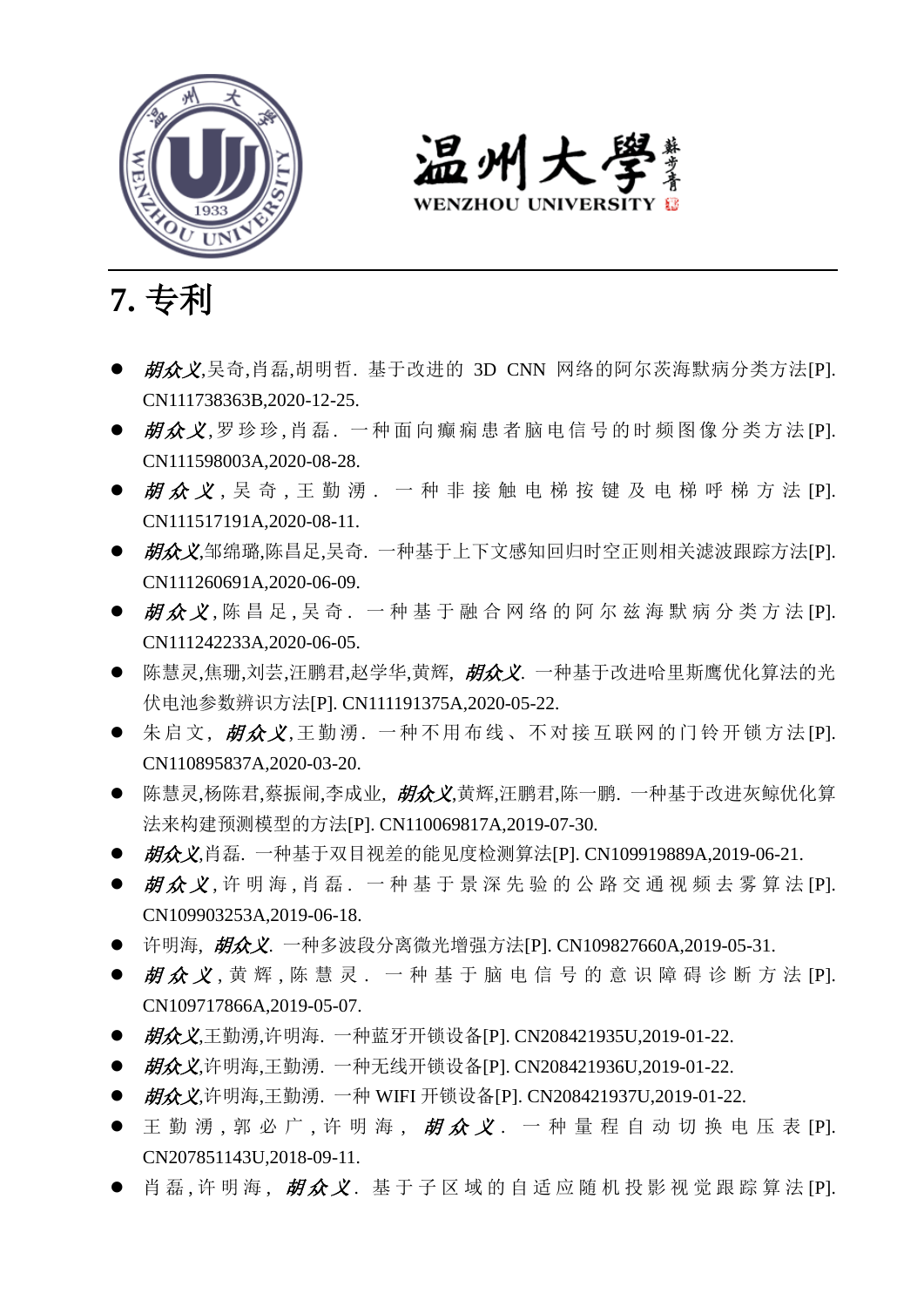



CN108171727A,2018-06-15.

- 胡众义.许明海.肖磊. 基于子区域的自适应随机投影视觉跟踪实验方法[P]. CN108171729A,2018-06-15.
- *胡众义*,许明海,王勤湧. 一种智能开锁方法及系统[P]. CN107730678A,2018-02-23.
- 许明海, 胡众义,王勤湧. 一种基于压缩感知的图像增强方法及装置 [P]. CN107730476A,2018-02-23.
- 胡众义. 许明海, 肖磊, 一种织物起球等级评价分析方法及装置 [P]. CN105277560A,2016-01-27.
- 胡众义,许明海. 一种电缆和光缆绝缘和护套材料厚度测量装置 [P]. CN202229733U,2012-05-23.
- 胡众 义. 许 明 海. 一 种 电 缆 和 光 缆 绝 缘 和 护 套 材 料 厚 度 测 量 方 法 IPI. CN102359761A,2012-02-22.
- *胡众义*. 一种电缆和光缆绝缘和护套材料厚度测量方法[P]. CN102226687A,2011-10-26.

### **8.** 软件著作权

- 林德厚, 胡众义. 脑疾病智能辅助诊断系统, 2020SR1136351.
- 吴奇, 胡众义. 掌上非接触电梯按钮 iOS 版软件, 2020SR0847604.
- 吴奇, 胡众义. 掌上非接触电梯按钮安卓版软件, 2020SR0847611.
- 胡众义, 王勤湧, 许明海. 智慧钥匙运营管理平台, 2018SR856057.
- 胡众义, 王勤湧, 许明海. 智慧钥匙软件, 2018SR293693.
- 胡众义, 肖磊, 许明海, *公路视频图像去雾实验平台*, 2018SR859950.
- 胡众义, 肖磊, 许明海, 图像去雾实验平台软件, 2013SR122105.
- 胡众义, 许明海, 肖磊, 电线电缆绝缘层厚度测量平台, 2011SR032806.
- *胡众义*, 王约毕,夏银洁, 徐岳. 图书馆文献加工外包服务监管系统, 2010SR037352.

## **9.** 发表论文

 ChangZu Chen, Qi Wu, ZuoYong Li, Lei Xiao, *Zhongyi Hu*(\*). Diagnosis of Alzheimer's disease based on Deeply-Fused Nets. Combinatorial Chemistry & High Throughput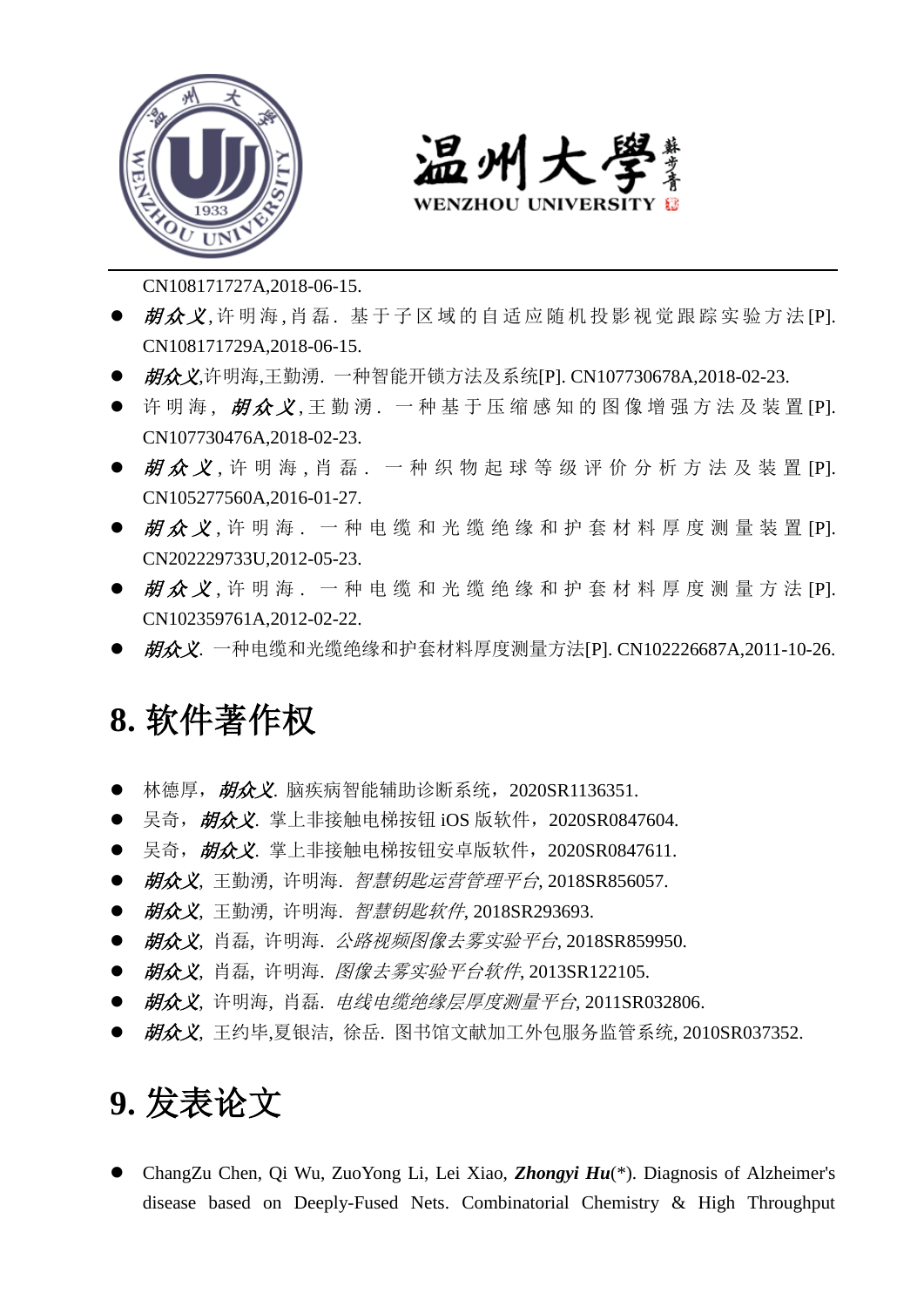



Screening. 2020(8). (DOI: 10.2174/1386207323666200825092649).

- Luo Z , *Hu Z*(\*) , Li Z . Estimation of Motor Imagination Based on Consumer-Grade EEG Device[C]// Machine Learning for Cyber Security. 2020.
- Xiaoyan Fei, Jun Wang, Shihui Ying, *Zhongyi Hu*(\*), Jun Shi(\*). Projective parameter transfer based sparse multiple empirical kernel learning machine for diagnosis of brain disease. Neurocomputing, 413(6), pp: 271-283. (DOI: j.neucom.2020.07.008).
- Lei Jin, Zhijie Wen, *Zhongyi Hu(\*)*. *Topology-preserving Nonlinear Shape Registration on the Shape Manifold*. Multimedia Tools and Applications. 2020(6), pp: 1-13. (DOI: 10.1007/s11042-020-09203-y).
- Lei Xiao, Minghai Xu, *ZhongYi Hu(\*)*. A Tracking Method for Inland River Ship Based on Dual Filters. International Journal of Modelling, Identification and Control. **Accepted**.
- **Zhong Yi Hu**, ChangZu Chen, Qi Wu and et al. Inland River Image Dehazing Algorithm Based on Water Surface Depth Prior. International Journal of Computing and Technology. 63(1/2), 2020, pp: 160-172. (DOI: 10.1504/IJCAT.2020.107919).
- Weixia Liu, Changen Zhou, Zuoyong Li, *Zhongyi Hu(\*)*. Patch-Driven Tongue Image Segmentation Using Sparse Representation. IEEE ACCESS. Vol 8, pp: 41372-41383. (DOI: 10.1109/ACCESS.2020.2976826).
- Tai Kuang, *Zhongyi Hu*, Minghai Xu. *A genetic optimization algorithm based on adaptive dimensionality reduction*. Mathematical Problems in Engineering, 2020(5). (DOI: 10.1155/2020/8598543).
- *Zhongyi Hu*, Mianlu Zou, Changzu Chen, Qi Wu. *Tracking via context-aware regression correlation filter with a spatial-temporal regularization.* J. Electron. Imaging 29(2), 023029 (2020). (DOI: 10.1117/1.JEI.29.2.023029).
- Xu Zhangze, *Hu Zhongyi(\*)*, Heidari and et al. *Orthogonally-designed adapted grasshopper optimization: A comprehensive analysis*. Expert Systems with Applications. vol 150(202007), pp: 1-28. (DOI: 10.1016/j.eswa.2020.113282).
- Luo Jie, Chen Huiling, *Hu Zhongyi. A New Kernel Extreme Learning Machine Framework*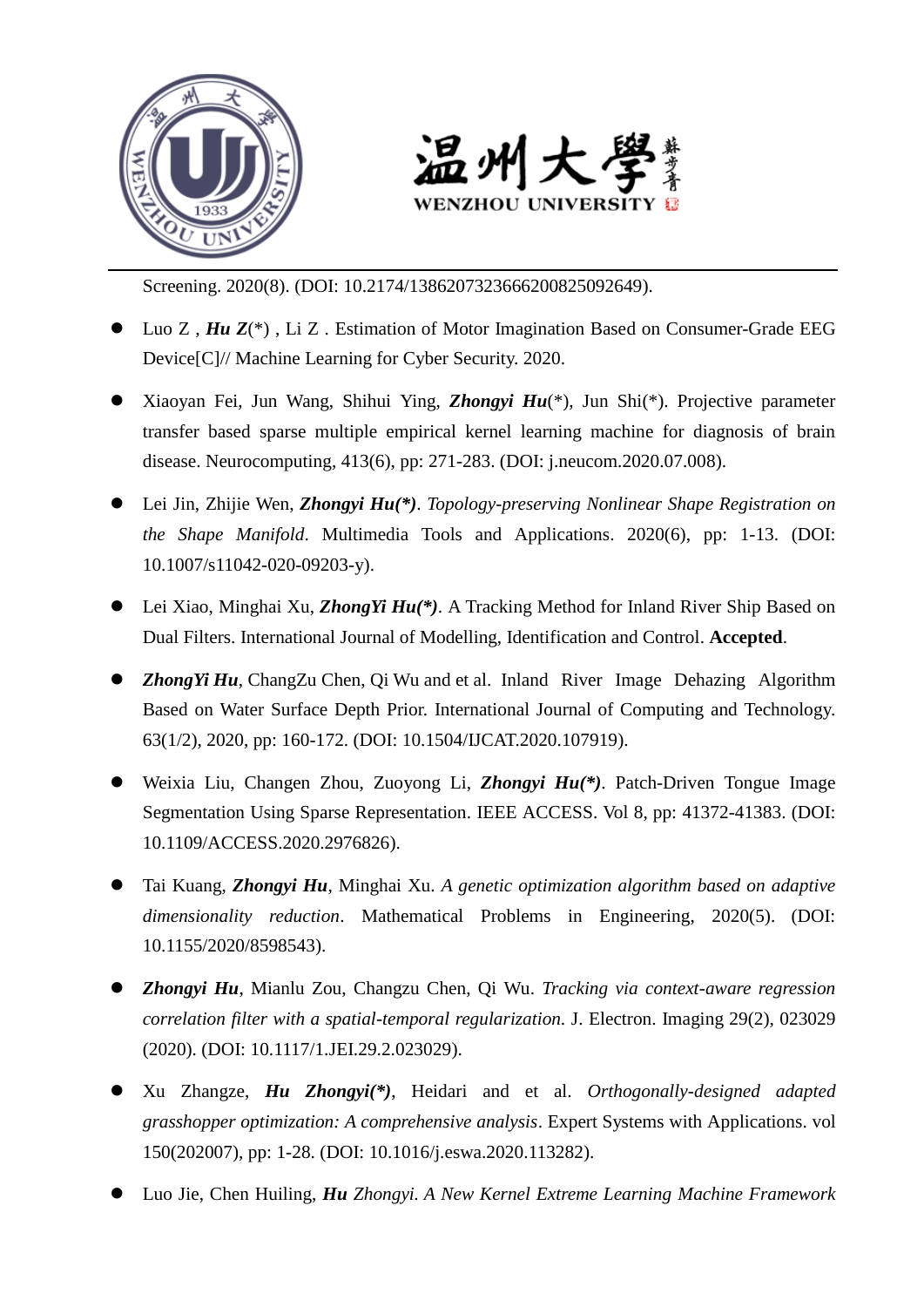



*for Somatization Disorder Diagnosis.* IEEE ACCESS. vol 7, pp: 4512-45525. (DOI: 10.1109/ACCESS.2019.2900985)

- *Hu Zhongyi(\*),* Zou Mianlu*.* An image dehazing algorithm based on binocular disparity. Lecture Notes in Electrical Engineering. vol 529(2019), pp: 319-326. (DOI: 10.1007/978-981-13-2291-4\_32).
- Zou Mianlu, *Hu Zhongyi(\*)*, Wu Qi and et al. *Tracking via Enhanced Context-Aware Correlation Filter*. Lecture Notes in Electrical Engineering. vol 594(3). (DOI: 10.1007/978-981-32-9698-5\_31).
- Xiao, Lei, Huigang Wang, and *Zhongyi Hu(\*)*. *Visual Tracking via Adaptive Random Projection Based on Sub-regions*. IEEE Access. vol. 6, pp: 41955-41965. (DOI: 10.1109/ACCESS.2018.2857702).
- Lei Xiao, Minghai Xu, and *Zhongyi Hu(\*). Real-Time Inland CCTV Ship Tracking.* Mathematical Problems in Engineering, vol. 2018, Article ID 1205210, 10 pages, 2018. (DOI: 10.1155/2018/1205210).
- Li Y, Lei M Y, Guo Y Z, *ZY Hu*, et al. *Time-varying nonlinear causality detection using regularized orthogonal least squares and multi-wavelets with applications to EEG*. IEEE Access, 2018, PP:1-11 (DOI: 10.1109/ACCESS.2018.2818789)
- Ni D, Ji X, Wu M, Wang WL, Deng XS, *Hu ZY*, et al. *Automatic cystocele severity grading in transperineal ultrasound by random forest regression*. Pattern Recognition, 2016, 63. (DOI: 10.1016/j.patcog.2016.09.033)
- Li X, Zhao H, Huang H, Xiao L, *Hu ZY*, et al. *Stereoscopic image recoloring*. Journal of Electronic Imaging, 2016, 25(5):053031. (DOI: 10.1117/1.JEI.25.5.053031)
- Li X, Zhao H, Huang H, Xiao L, *Hu ZY*, et al. *Interactive image recoloring by combining global and local optimization*. Multimedia Tools & Applications, 2016, 75(11):6431-6443.
- Huang H, Li X, Zhao H, Xiao L, *Hu ZY*, et al. *Manifold-preserving image colorization with nonlocal estimation*. Multimedia Tools & Applications, 2015, 74(18):7555-7568. (DOI: 10.1007/s11042-014-1991-5).